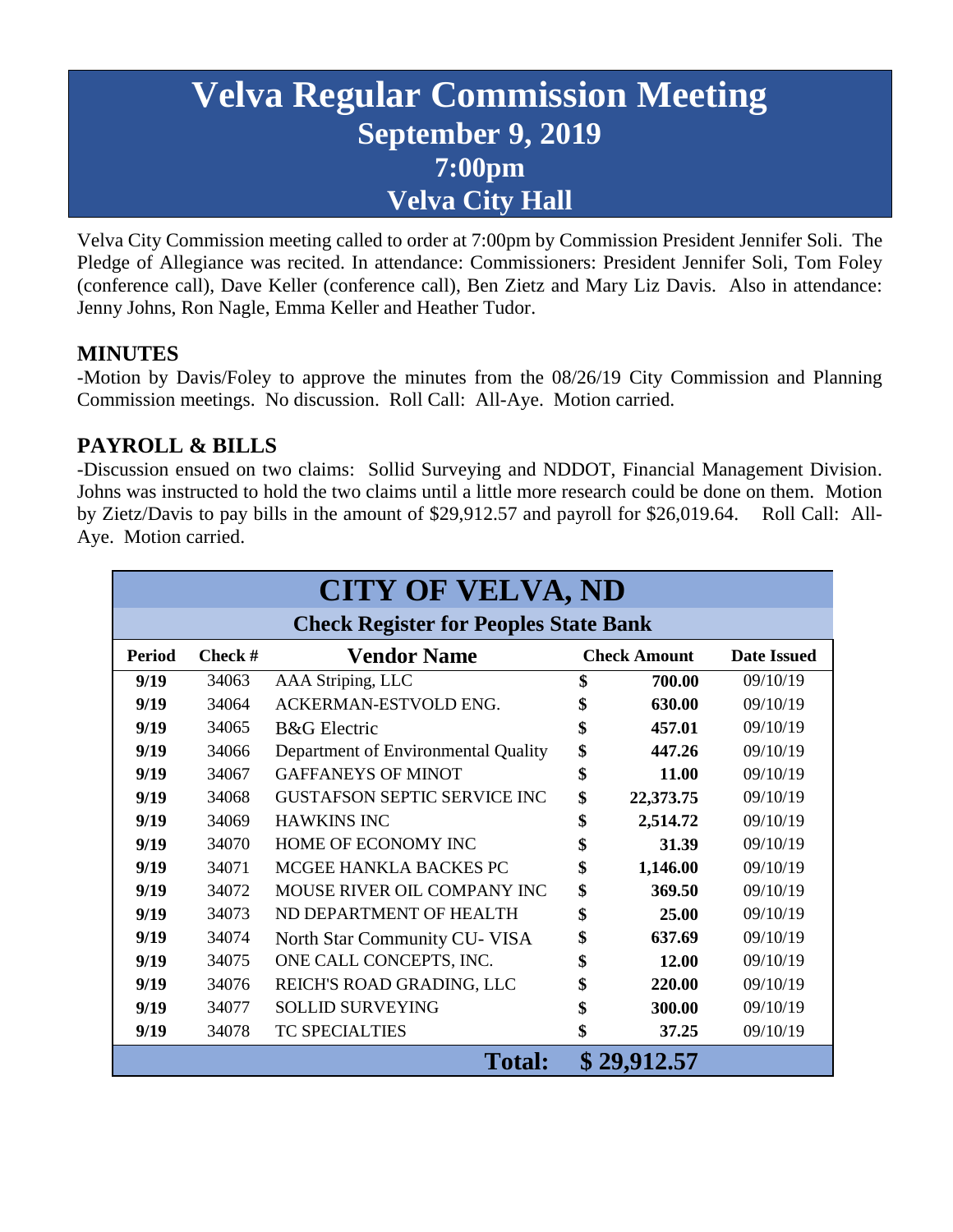# **POLICE REPORT**

-The Police Report was in the additions packet for commission review.

# **GUESTS/BUILDING PERMIT**

-No guests were in attendance.

### **NEW BUSINESS**

-No new business to discuss.

### **OLD BUSINESS**

-No old business to discuss.

### **REPORTS OF THE PRESIDENT/FINANCE COMMISSIONER**

-President Soli the "America Walks Grant" and the funds that have been designated to date. Soli is also working with Maria, from AE2S, regarding a few other grants and projects that will be beneficial to the city.

-President Soli stated that the ND League of Cities convention will take place September 19-21, but the office will still be open to the public during those days.

## **REPORTS OF OFFICERS**

# **Water Commissioner**:

-Commissioner Zietz discussed the curb stop repair that needs to be done at one of the daycares in Velva. The curb stop will require a new top.

-Zietz also discussed the jetting of sewer lines that the Public Works department has been doing.

### **Street Commissioner**:

-President Soli discussed the sidewalk in front of a residence in town that will need to be fixed. Discussion ensued on whether or not it was in the right of way and who was responsible for the necessary repairs.

#### **Cemetery Commissioner**:

-Keller thanked the Public Works department for taking care of the tree that was down at the cemetery.

-Keller stated that Bonnie Nesmith had been in contact with him, and she is wanting to change the tree dump hours for the Fall season. Keller/Zietz made a motion to change the tree dump hours to 6:00- 8:00pm for the Fall season. Roll Call: All-Aye. Motion carried.

-Keller discussed spraying the cemetery for dandelions and weeds this fall before freeze-up. Keller stated that the Public Works Department can do the spraying with their equipment to save on costs.

-Keller also stated that he was very impressed with the new website and that Deputy Auditor Wyche and Commissioner Davis did a great job on it.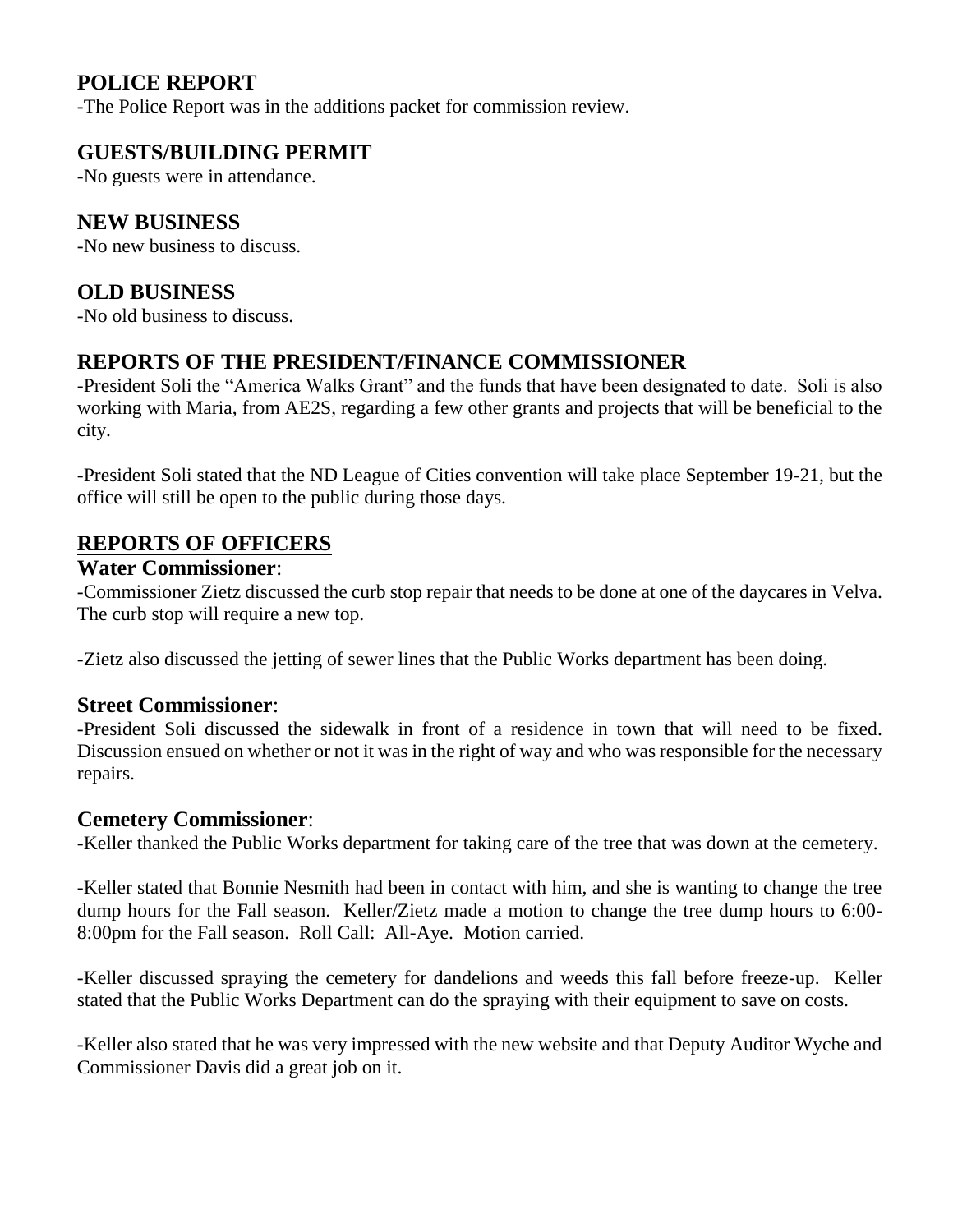### **Police Commissioner**:

-No business to discuss.

# **AUDITOR**

-Johns asked if the upgraded Itron water meter can be ordered now, instead of waiting until next year's budget season, (because penalties in UB exceeded the budgeted revenues and the money is available now). Zietz/Davis made a motion to purchase the Itron software/hardware now. Roll Call: All-Aye. Motion carried.

-Johns discussed the UNUM Life Insurance policy for city employees that was cancelled for lack of payment, in February 2018. The Commission gave permission to continue research on policies to get the employee life insurance plan reinstated.

-Johns discussed the Bank Reconciliations that she has been working on. The reconciliations are now up to date, and there were some discrepancies found during the process. Johns asked if she could clear some claim checks from 2017-2018 that were never cashed, and make a journal entry to balance them out in Black Mountain. The commission approved the request.

-Johns discussed the police contract letter that was sent to the County Auditor's office; there has been no response from the Auditor's office regarding the Commission's decision to reduce the contract by 25%.

### **BUILDING INSPECTOR/ASSESSOR**

-Three building permits were addressed by the Planning Commissioners. The Planning Commission decided that the alteration permit, submitted by Aberle, did require a permit but did not require a fee; and the Swanepoehl and Leier permits were both unanimously recommended for approval. Davis/Zietz made a motion to approve Swanepoehl's shed and Leier's fence permits. Roll Call: All-Aye. Motion carried.

### **ENGINEERING**

-Emma Keller from Ackerman-Estvold Engineering was in attendance, she discussed finishing the Velva Park's bridge project by planting trees. The city will be receiving 16 trees to be planted and the park will receive 14. Public Works Walter will mark the areas where the city wishes to have the trees planted.

-Keller gave an update on the GIS map and stated she will be out next week to finish up on the west side of Velva. She also presented the updated GIS map to show the progress that has been made year to date.

-Keller also discussed the DWSRF program, Alan Walters would like approval to submit this application, which provides financial assistance in the case of an emergency. Davis/Zietz made a motion to approve the submission of the DWSRF application. Roll Call: All-Aye. Motion carried.

-Keller requested approval for Alan Walters to continue with the NDTAP grant which is for the sidewalk on the bridge. Keller estimated that the application process will take approximately one business day to complete. The different options were discussed. Foley/Davis made a motion to have Ackerman-Estvold Engineering submit the grant which is due by December  $31<sup>st</sup>$ . Roll Call: All-Aye. Rural projects have to be supported by their County Commission, so Walter will have to take it to the County at some point.